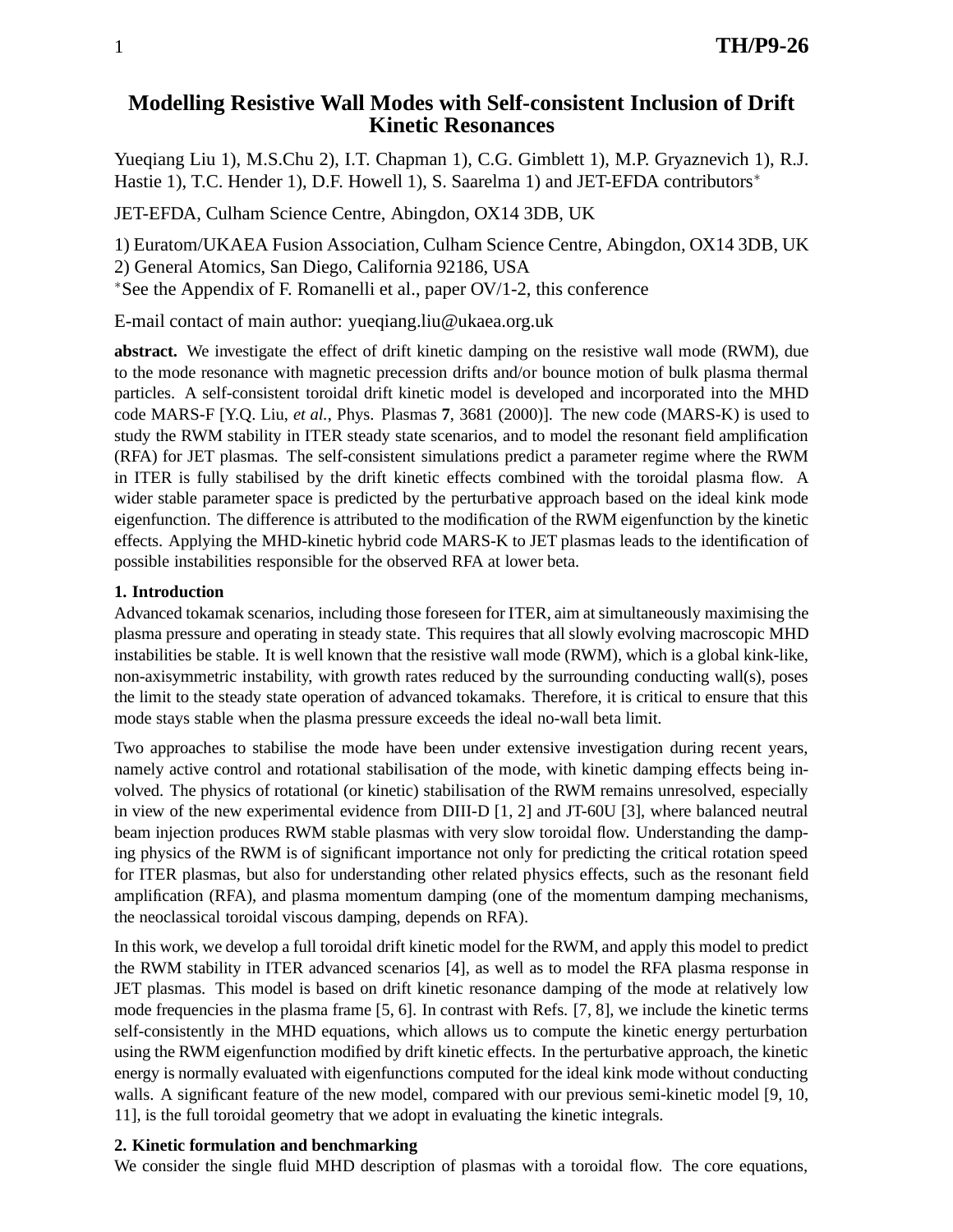where the kinetic terms are involved, are written in the Eulerian frame

$$
(\gamma + in\Omega)\xi = \mathbf{v} + (\xi \cdot \nabla \Omega)R\hat{\phi},\tag{1}
$$

$$
\rho(\gamma + in\Omega)\mathbf{v} = -\nabla \cdot \mathbf{p} + \mathbf{j} \times \mathbf{B} + \mathbf{J} \times \mathbf{Q} - \rho \left[2\Omega \hat{\mathbf{Z}} \times \mathbf{v} + (\mathbf{v} \cdot \nabla \Omega) R \hat{\phi}\right],
$$
 (2)

$$
(\gamma + in\Omega)\mathbf{Q} = \nabla \times (\mathbf{v} \times \mathbf{B}) + (\mathbf{Q} \cdot \nabla \Omega)R\hat{\phi},
$$
\n(3)

$$
(\gamma + in\Omega)p = -\mathbf{v} \cdot \nabla P,\tag{4}
$$

$$
\mathbf{j} = \nabla \times \mathbf{Q},\tag{5}
$$

$$
\mathbf{p} = p\mathbf{I} + p_{\parallel} \hat{\mathbf{b}} \hat{\mathbf{b}} + p_{\perp} (\mathbf{I} - \hat{\mathbf{b}} \hat{\mathbf{b}}), \tag{6}
$$

where the variables ξ,**v**,**Q**,**j**,**p** represent the plasma displacement, perturbed velocity, magnetic field, current, and pressure tensor, respectively. ρ is the unperturbed plasma density, γ the eigenvalue, *n* the toroidal mode number, and  $\Omega$  the plasma rotation frequency along the toroidal angle φ. The equilibrium field, current, and pressure are denoted by  $\mathbf{B}, \mathbf{J}, \mathbf{P}$ , respectively. *R* is the plasma major radius,  $\hat{\mathbf{Z}}$  the unit vector in the vertical direction, **I** the unit tensor.

The kinetic terms enter into the MHD equations via the perturbed kinetic pressure tensors shown in Eq. (6), where *p* is the scalar fluid pressure perturbation, and  $p_{\parallel}(\xi_{\perp}), p_{\perp}(\xi_{\perp})$  are the parallel and perpendicular components of the kinetic pressure perturbations, respectively and  $\hat{\mathbf{b}} = \mathbf{B}/B$ ,  $B = |\mathbf{B}|$ . The full pressure tensor **p** is self-consistently included into the MHD formulation via equation (2).

The perturbed kinetic pressures are calculated from

$$
p_{\parallel}e^{-i\omega t + in\phi} = \sum_{e,i} \int d\Gamma M v_{\parallel}^2 f_L^1, \qquad p_{\perp}e^{-i\omega t + in\phi} = \sum_{e,i} \int d\Gamma \frac{1}{2} M v_{\perp}^2 f_L^1,\tag{7}
$$

where an exp(−*i*ω*t* + *in*φ)-dependence is explicitly assumed for the perturbation, with the mode frequency  $ω ≡ iγ$ . The integral is carried out over the particle velocity space Γ. *M* is the particle mass, *v*<sub>||</sub>, *v*<sub>⊥</sub> are the parallel and perpendicular (to the equilibrium magnetic field) velocity of particle local bounce motion,  $f_L^1$  is the perturbed distribution function defined in the Lagrangian frame and calculated analytically in [5] and [6].

A derivation resulting in a form of  $p_{\parallel}$  and  $p_{\perp}$ , suitable for numerical implementation, is presented in [12]. A key factor in the kinetic pressure terms is the mode-particle resonance operator

$$
\lambda_{ml} = \frac{n[\omega_{*N} + (\hat{\epsilon}_k - 3/2)\omega_{*T} + \omega_E] - \omega}{n\omega_d + [\alpha(m+nq) + l]\omega_b - i\nu_{\text{eff}} - \omega},\tag{8}
$$

where ω<sub>∗*N*</sub> and ω<sub>\**T*</sub> are the diamagnetic drift frequencies due to the density and temperature gradients, respectively.  $ω<sub>E</sub>$  is the **E** × **B** plasma rotation,  $ω<sub>b</sub>$  the particle transit/bounce frequency,  $ω<sub>d</sub>$  the bounceorbit-averaged toroidal precession drift frequency of particles, including the  $\omega_E$  drift.  $\hat{\epsilon}_k = \epsilon_k/T$  is the particle kinetic energy normalised by the temperature.  $v_{\text{eff}}$  is the effective collisionality.  $\alpha = 1$  for passing particles, and  $\alpha = 0$  for trapped particles. *m* and *l* are the Fourier harmonic indexes over the poloidal angle and the particle bounce orbit, respectively. The latter implies projecting a time dependent periodic function, associated with the particle periodic bounce motion, on a basis function  $exp(i\omega_b t)$ .

Our self-consistent kinetic formulation neglects the perturbed electrostatic potential, the radial excursion of particle trajectory (finite banana width for trapped particles), as well as the FLR corrections to the particle orbit. These effects normally are not important for the RWM. Some of them are crucial to study the kinetic effects on other MHD modes, such as the internal kink mode. Although the formulation is presented for thermal particles, for which a Maxwellian distribution function over the particle energy is assumed, it is relatively easy to extend it to include, for instance, a fast ions contribution or anisotropic distribution functions.

Different from the self-consistent kinetic approach described above, a perturbative approach has been implemented in several codes for studying the kinetic effects on the RWM [7, 8]. In [8], the MHD stability code MISHKA [13] is coupled to the particle orbit-following code HAGIS [14]. The perturbative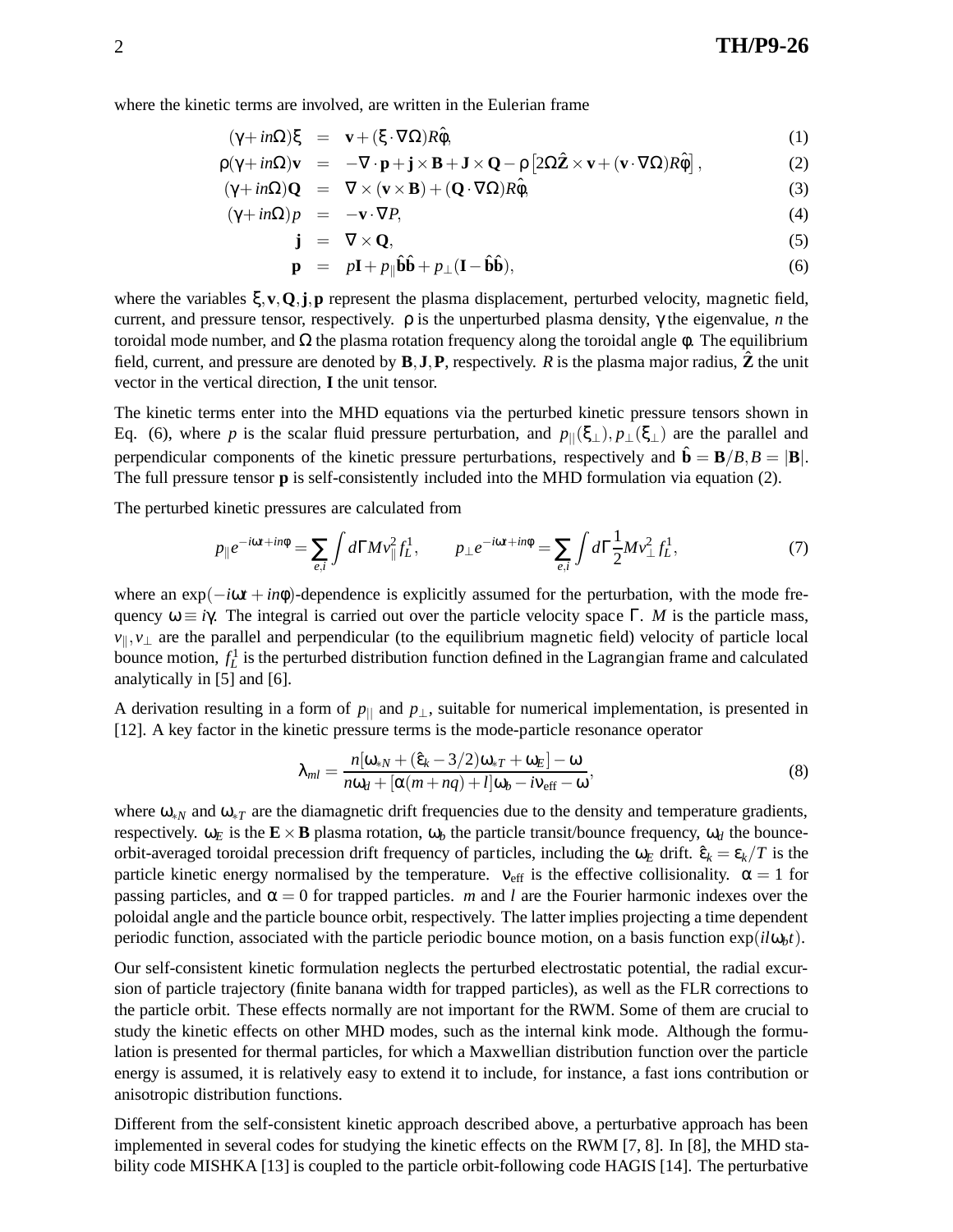approach normally uses the eigenfunction of the ideal kink mode, computed by an ideal MHD code, as the input to further compute the kinetic energy  $\delta W_k$ . The stability of the RWM is then determined by a dispersion relation derived from the kinetic MHD energy principle [15]

$$
\gamma \tau_w^* \simeq -\frac{\delta W_\infty + \delta W_k}{\delta W_b + \delta W_k},\tag{9}
$$

where  $\delta W_{\infty}$  and  $\delta W_b$  are the fluid potential energy without and with a conducting wall, respectively. The fluid energy includes both the plasma and the vacuum contributions. The normalisation factor  $\tau_w^*$ is related to the wall eddy current decay time. In a cylindrical geometry,  $\tau_w^* = \tau_w(1 - b^{-2|m|})/|m|$ , with *b* being the minor radius of the wall, and  $\tau_w$  defined as the longest eddy current decay time of the wall.

Both perturbative and self-consistent approaches are realised in the kinetic-MHD code MARS-K [12].

Figure 1 compares the growth rates of the  $n = 1$  RWM computed by MARS-K and HAGIS, following the perturbative approach. The no-wall ideal kink eigenfunction is used for computing the kinetic integrals. The magnetic precessional drift resonance of trapped thermal ions and electrons with the mode is included in calculations by both codes. A test Solov'ev equilibrium, with aspect ratio of 5 and nearly circular poloidal plasma cross section, is considered. In addition, we assume an equal equilibrium temperature between ions and electrons, as well as uniform radial profiles for the plasma equilibrium density and toroidal rotation  $\omega_F$ . The latter assumption is equivalent to a finite real mode frequency ω by neglecting the effect of rotation on the ideal kink mode. The dashed line in the figure indicates the growth rate of the fluid RWM without kinetic effects and with no plasma rotation. For this specific equilibrium, the drift kinetic resonances do not provide a significant damping on the mode. Good agreement between MARS-K and HAGIS is obtained. Equally good agreement is achieved under other assumptions (e.g. with ion contribution alone) or for other equilibria.



*FIG.1. Comparison of the n* = 1 *RWM growth rates computed by MARS-K and HAGIS, following a perturbative inclusion of the precessional drift resonance damping from trapped thermal particles. A Solov'ev equilibrium is considered with aspect ratio of 5 and nearly circular poloidal plasma cross section. Equal equilibrium temperature for ions and electrons is assumed. Uniform plasma density and rotation profiles are used.*

Since the HAGIS code performs a full particle guiding centre orbit integration for the kinetic integrals, the agreement between two codes indicates that neglect of the particle banana width, an assumption made in the MARS-K formulation, is reasonable for such a low frequency mode as the RWM. We point out that, although the benchmark is made on the perturbative approach, it does test the major part of the self-consistent procedure, which relies on the same kinetic integrals as the perturbative approach.

#### **3. Kinetic effects on RWM stability in ITER**

We apply MARS-K to investigate the drift kinetic effects on the stability of the RWM for ITER steady state plasmas from Scenario-4 [4]. This scenario has a highly shaped plasma with weak negative magnetic shear at the plasma core. The target plasma, which is marginally unstable to the  $n = 1$  ideal external kink mode without a conducting wall, is designed to produce 340 MW fusion power at  $Q = 5$ . We scale the plasma pressure up to the ideal-wall (inner vacuum vessel) beta limit, while keeping the total plasma current at the design value of 9MA. For the sake of numerical accuracy, we smooth slightly the plasma boundary close to the X-point, without a significant modification of the stability limits. (The no-wall  $β_N$  limit is shifted from 2.45 to 2.33, and the ideal-wall limit from 3.65 to 3.62 by smoothing, according to the MARS-F calculations.) Following the convention, we define an equilibrium pressure scaling factor  $C_{\beta} \equiv (\beta_N - \beta_N^{\text{no-wall}})/(\beta_N^{\text{ideal-wall}} - \beta_N^{\text{no-wall}})$ , with  $C_{\beta} > 0$  applying above the no-wall limit. All the results reported in this Section are obtained for  $C_\beta > 0$ .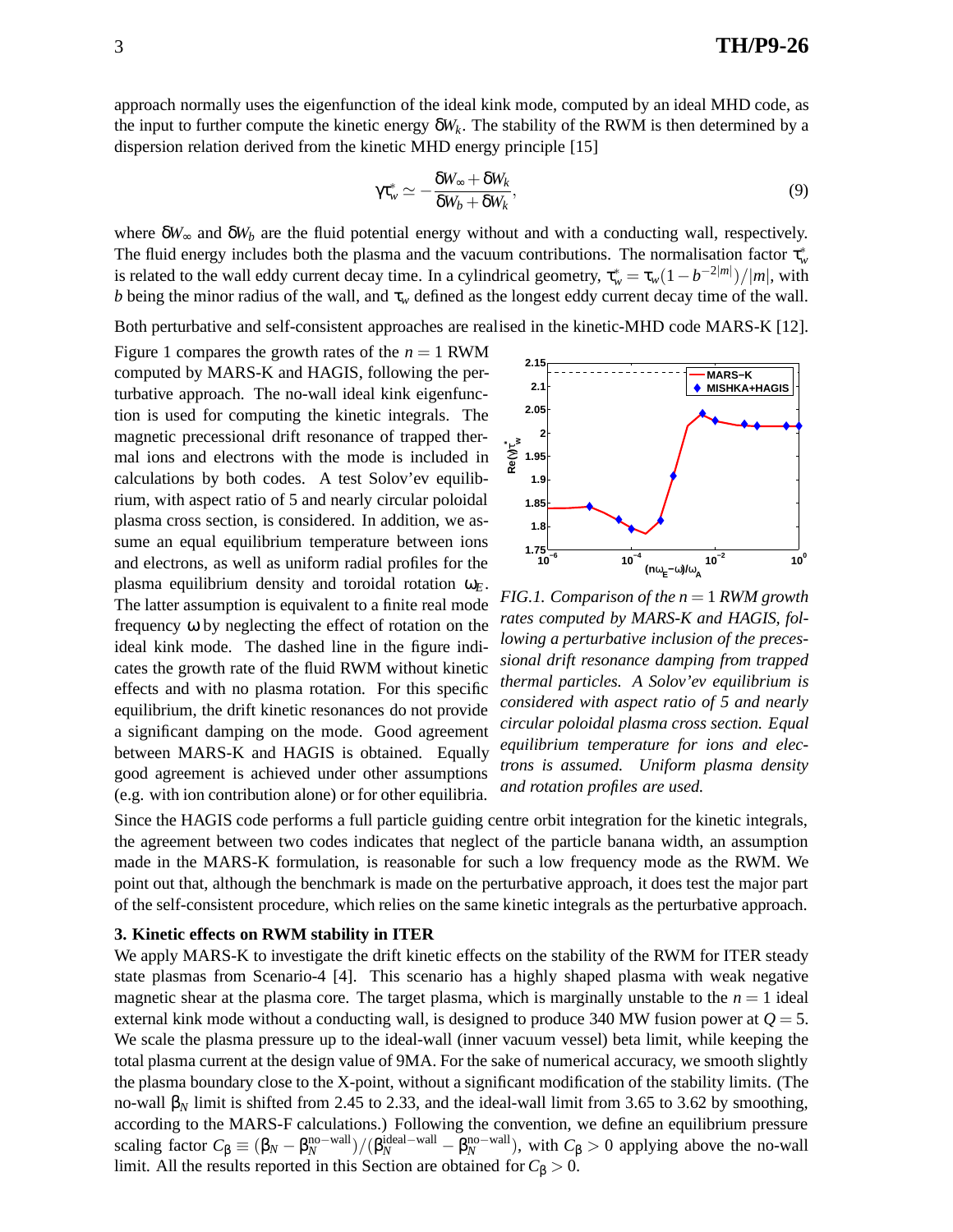Figure 2 shows the fluid potential energy of the ideal kink mode (with or without a perfectly conducting wall with the ITER inner wall shape) versus *C*β, together with the drift kinetic energy (both real and imaginary parts) computed by MARS-K following the perturbative approach. The kinetic energy comes from the precessional drift resonances of the RWM with trapped thermal ions and electrons (the effect of bounce resonances not being included in this calculation). All the energy is normalised by the plasma inertia, computed using only the displacement perpendicular to the equilibrium magnetic surfaces, of the no-wall ideal kink mode. The ion and electron temperatures are taken equal, which is a reasonable assumption for ITER. The growth rate of the fluid RWM  $\gamma_f$  is used as the complex mode frequency  $\omega = i\gamma_f$  in the kinetic integration. We keep the plasma rotation profile as predicted by the ASTRA simulation [4], but vary the rotation amplitude over a wide range. Figure 2 shows an example for a very slow plasma rotation, with the central rotation frequency at  $10^{-3}$  of the Alfvén frequency. The precessional drift resonance is expected to provide the dominant damping at this rotation frequency. The eigenfunction of the no-wall ideal kink mode is used in evaluating the kinetic integrals. We notice a rather large and positive real part of the kinetic energy at relatively small *C*β, indicating a strong stabilisation of the mode.

The fluid and kinetic energy perturbations shown in Fig.2 are used to estimate the growth rates of the kinetic RWM, following the dispersion relation (9). The results are shown in Fig.3. The perturbative approach predicts a full kinetic stabilisation of the RWM for a large range of  $C_\beta$  ( $0 \le C_\beta \lesssim 0.8$ ) at slow plasma rotation. We emphasise that the stabilisation comes solely from the mode resonance with the precession drifts of trapped particles.





*FIG.2. The energy perturbations computed by MARS-K, versus the equilibrium pressure scaling factor C*<sup>β</sup> *for the ITER steady state plasma. Plotted are the fluid potential energy of the ideal kink mode, together with the perturbatively computed kinetic energy from precessional drift resonances of the RWM with trapped thermal particles.*

*FIG.3. The growth rate of the RWM versus C*β*, under the fluid description*  $(\gamma_f)$  *is compared with that of the kinetic RWM following the perturbative approach (*γ*k). Both the growth/damping rate and the real frequency of the kinetic RWM are plotted, for the same ITER plasma as in Fig.2.* γ*<sup>k</sup> is evaluated using formula (9).*

For the ITER plasma with relatively slow toroidal rotation, addition of the kinetic contribution from the mode resonance with particle bounce motion does not modify significantly the pictures shown by Fig.2 and 3. As an example, figure 4 compares the MARS-K computed kinetic energy from precessional drift resonance alone, with that from both precessional and bounce resonances. The perturbative approach is followed for an ITER plasma with  $C_\beta = 0.5$ . The plasma central rotation frequency varies from 2  $\times$ 10−4ω*<sup>A</sup>* to 2×10−2ω*A*. Figure 5 compares the growth rate of the RWM under the same conditions. The contribution of the bounce resonance damping becomes visible only for the central rotation frequency  $ω_0$  larger than 5 × 10<sup>-3</sup>ω<sub>A</sub>. This contribution almost vanishes for  $ω_0 ≤ 10<sup>-3</sup>ω<sub>A</sub>$ . The predicted plasma central rotation is less than 2%ω*<sup>A</sup>* for ITER advanced Scenario-4 [4]. Assuming the rotation profile as predicted for the same ITER plasma, the rotation frequency at the  $q = 3$  surface is less than  $0.25\% \omega_A$ .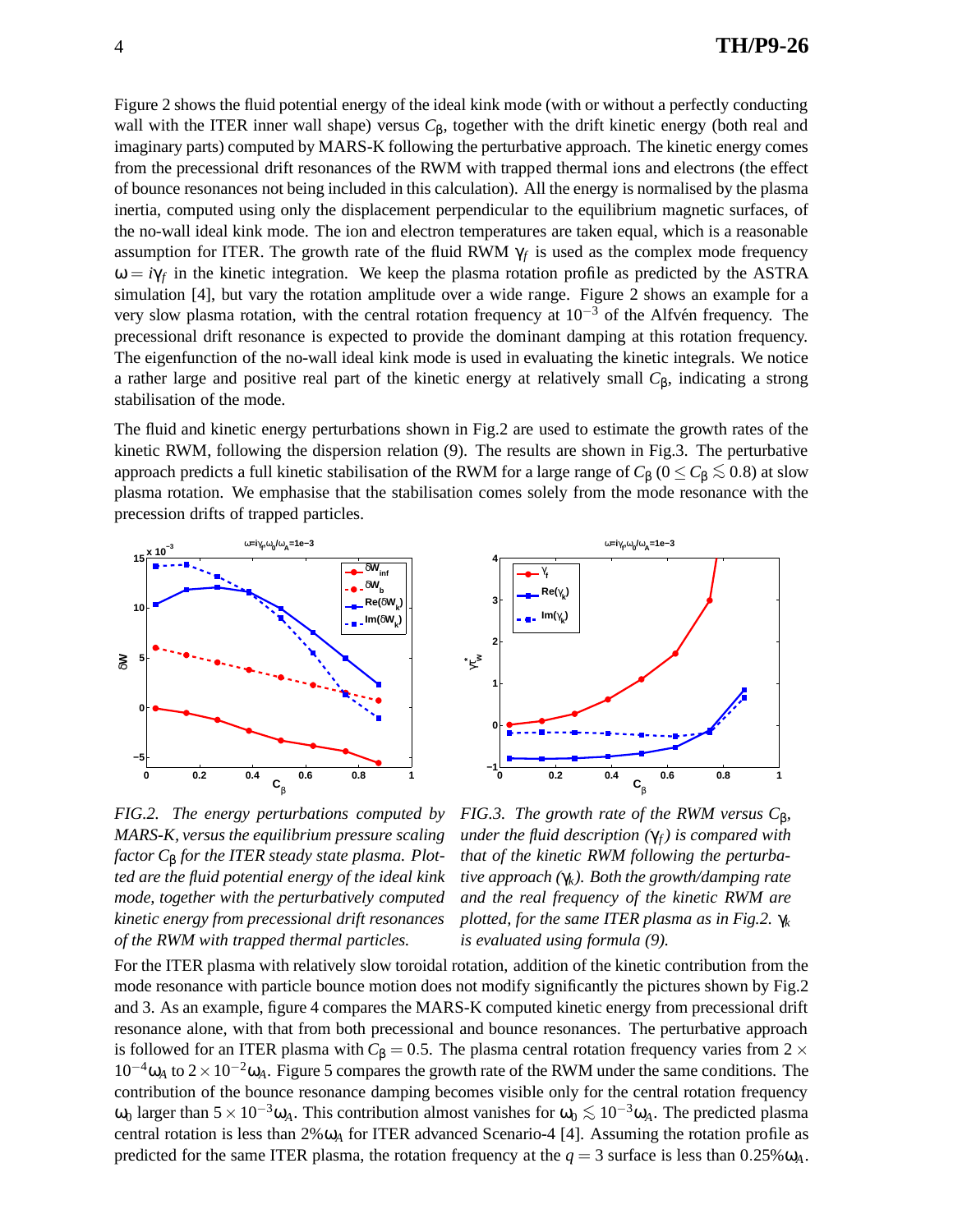(The  $q = 2$  surface is absent for this ITER plasma.) The calculation results show that, at the rotation speed predicted for ITER advanced plasmas, the particle bounce resonance damping still plays a minor role. We also notice that the real part of the kinetic energy stays positive (i.e. stabilising) and increases with decreasing rotation frequency, leading to a strong mode suppression at very slow rotation.





*FIG.4. Comparison of the kinetic energy perturbations from precessional drift resonance alone, with that from both precessional and bounce resonances. The perturbative approach is followed for an ITER plasma with*  $C_\beta = 0.5$ *. The plasma central rotation frequency varies from*  $2 \times 10^{-4} \omega_A$  *to*  $2 \times 10^{-2} \omega_A$ *.* 

*FIG.5. Comparison of the eigenvalue of the kinetic RWM, affected by the precessional drift resonance alone, with that by both precessional and bounce resonances. The perturbative approach is followed for the same ITER plasma as in Fig.4. The plasma central rotation frequency varies from*  $2 \times 10^{-4} \omega_A$  *to*  $2 \times 10^{-2} \omega_A$ *.* 

Figures 6 and 7 compare the 2D plots of the real part of the kinetic RWM eigenvalue, obtained from perturbative and self-consistent approaches respectively. We vary both the plasma pressure and toroidal rotation speed. Due to the different ways of obtaining the mode eigenvalue, the growth/damping is normalised differently between the perturbative and the self-consistent approaches. In the former, the eigenvalue is estimated using the dispersion relation (9), where a normalisation factor  $\tau_w^*$  is introduced. Strictly speaking, the perturbative approach does not assume any value for the wall time, because the ITER wall resistivity is never involved in the calculations. The self-consistent approach does solve the MHD equations together with the eddy current equations for the resistive walls, hence the wall time  $\tau_w$  is directly involved. However, at a large enough wall time (i.e. for very highly conducting walls), the plasma inertia becomes negligible, and the mode growth rate is mainly determined by the wall resistivity, hence the normalised growth rate  $\gamma \tau_w$  is almost independent of  $\tau_w$ . (In other words, the MARS-K computed  $\gamma$  is inversely proportional to  $\tau_w$ .) For the ITER equilibrium with  $C_\beta = 0.63$ , the plasma inertia becomes negligible already at  $\tau_w$  two orders of magnitude below the true wall time, which is about  $6.2 \times 10^5 \tau_A$ . For the self-consistent calculations shown in Fig.7, we choose a wall time  $\tau_w = 6.2 \times 10^4 \tau_A$ , to avoid computing extremely small eigenvalues (in Alfvén units), thus to improve the numerical accuracy. This brings a slight variation to the true growth rate of the kinetic RWM, without modifying the qualitative observations and conclusions made in Fig.7.

Both perturbative and self-consistent approaches predict a full stabilisation of the mode at low pressure  $(C_\beta \lesssim 0.4)$  and very slow toroidal rotation  $(\omega_0/\omega_A \lesssim 2 \times 10^{-3})$ , as indicated by the black dots in the figures. However, the perturbative kinetic approach predicts full stabilisation of the mode in a wider range of the  $C_β - ω_0$  domain. Using the fluid RWM eigenfunction, instead of an ideal kink, in the perturbative calculations alters figure 6 only slightly. Similar observations have been made in both analytical calculations [16] and numerical tests for other plasma equilibria [12]. The difference in the predicted results has been explained partially by the kinetic modification of the eigenmode structure, and partially by the nonlinear coupling of the RWM eigenvalue via the drift kinetic integrals. For a plasma close to the ideal-wall kink stability limit and with a rotation speed close to the predicted value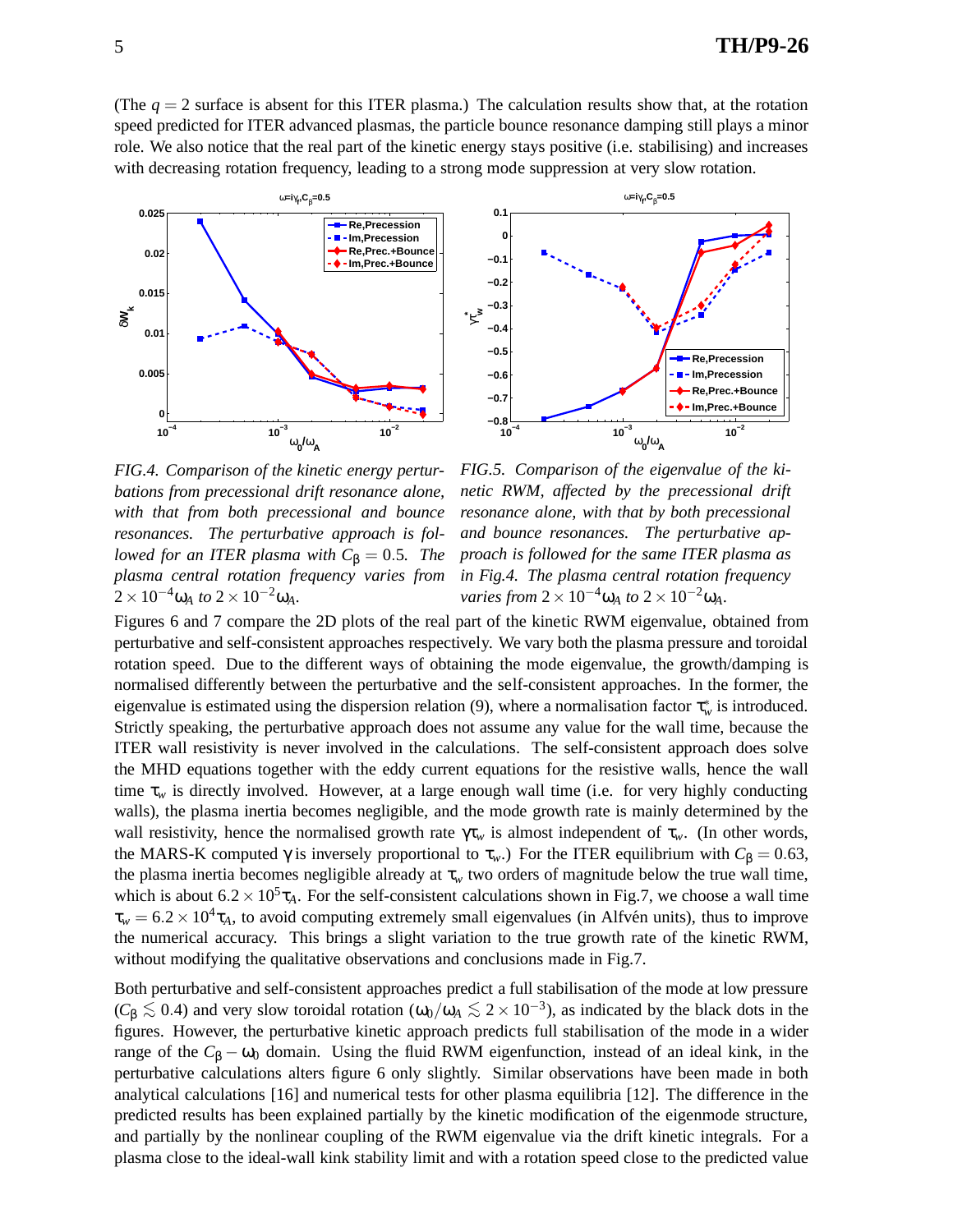for ITER, only partial stabilisation of the RWM is obtained by both approaches.

A similar conclusion is reached in [7] for an ITER like plasma. (The marginally stable ideal kink mode eigenfunctions are used in the perturbative calculations made in [7].) Recent perturbative kinetic simulations for JET plasmas [8] and self-consistent kinetic computations for DIII-D plasmas [17] also confirm the partial stabilisation of the RWM with drift kinetic effects. However, recent experimental results in DIII-D point to a complete stabilisation of the RWM in the linear regime and in the absence of error fields. The latter two conditions, meaning the absence of the RWM coupling to other modes and to the magnetic braking, are assumptions implicitly made in all the above mentioned numerical calculations. In the presence of low level error fields, experiments do observe a finite, but very small critical rotation speed at about  $0.3\% \omega_A$  at the  $q = 2$  surface [1, 2]. The present kinetic theory offers a close, but not full explanation to the experimental observations. Additional damping physics, such as the one derived from the nonlinear reactive closure in the advanced fluid theory [18], may be considered.



*FIG.6. Growth/damping rate of the RWM for ITER advanced tokamak plasmas, predicted by the perturbative kinetic calculations. The precessional resonance damping is included. The black dots indicate a stable RWM.*

#### **4. Kinetic effects on RFA in JET**

Figure 8 shows the shapes of the plasma boundary and the JET wall on a poloidal plane. The radial and poloidal location of the error field correction coils (EFCC) and the pick-up coils (close to the wall) are indicated by squares. In the simulation, we allow an infinite number of saddle coils along the toroidal angle φ of the torus, in order to generate (or measure) an exp(*in*φ) field pattern, with a single toroidal harmonic *n*. This is normally not a strong assumption, since 6 saddle coils can generate very well a dominant  $n = 1$  field. We note that JET has 4 EFC coils along the toroidal angle, which makes our assumption marginally applicable. The most significant consequence, in comparing the experimental data with the simulation results, is the necessity of mapping out the equivalent  $n = 1$  contribution from the experimental total coil current.



*FIG.7. Growth/damping rate of the RWM for ITER advanced tokamak plasmas, predicted by the self-consistent kinetic calculations. The precessional resonance damping is included. The black dots indicate a stable RWM.*



*FIG.8. Geometry of the coils used to model the RFA response of the JET plasmas to the EFCC generated external magnetic fields.*

The plasma equilibrium is reconstructed from the JET shot 70200. The equilibrium current density does not vanish at the plasma edge, leading to an unstable  $n = 1$  peeling mode as the edge q value approaches integer numbers. A toroidal rotation profile, typical for the JET plasmas from the RWM experiments, is considered.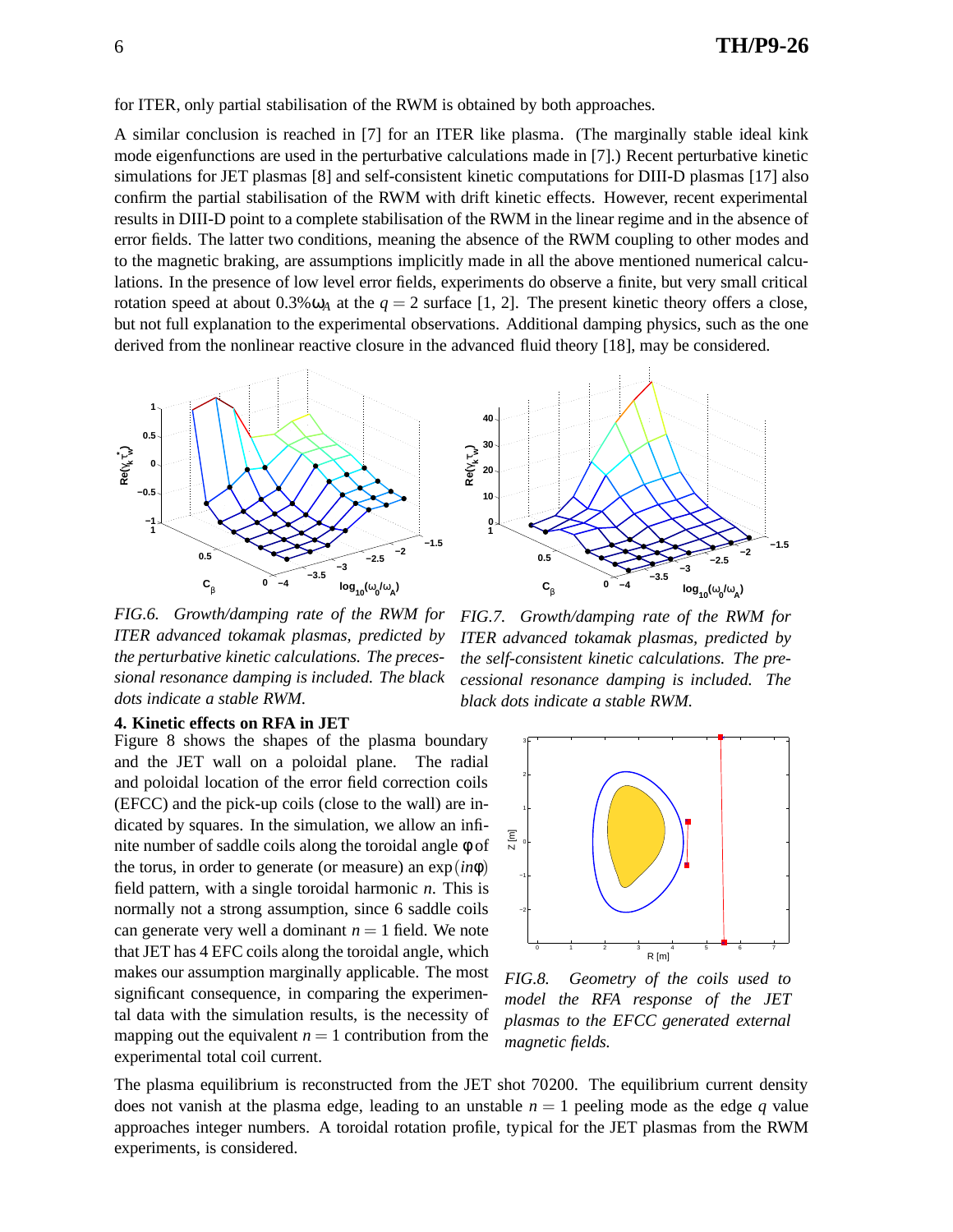Figure 9 plots the measured RFA amplitude for two similar JET shots 70199 and 70200. The RFA here is defined as the plasma response, measured by the pick-up coils 90° toroidally shifted from the EFCC current, and normalised by the direct vacuum pick-up field in the absence of the plasma. For the JET coil configuration, this quantity measures well the plasma response to the external field. Two peaks occur at  $β_N$  values about 2.3 and 2.0, respectively, which are considerably below the estimated no-wall beta limits (about 2.9 and 2.5 respectively). It is unlikely that these two peaks contain a dominant contribution from the response of stable RWM. Besides, experimental evidence suggests a correlation between these low frequency RFA signals and the ELM (edge localised mode) free period prior to the first ELM [19].



*FIG.9. The RFA amplitude measured in two similar JET shots 70199 and 70200, plotted against the normalised plasma pressure. The two peaks occur during the ELM (edge localised mode) events and at beta values considerably below the no-wall limits.*

*FIG.10. The computed RFA amplitude versus* ∆*, for a series of JET equilibria reconstructed from shot 70200. Simulations performed with either a strong parallel sound wave damping model (SD), or a toroidal kinetic damping (KD). Static or standing wave EFCC currents are considered.*

We explain the two RFA peaks, shown in Fig.9, by the response of marginally stable,  $n = 1$  ideal peeling modes. Figure 10 shows the computed RFA amplitude using MARS-K, versus the peeling mode stability parameter ∆, which measures proximity of the edge *q* value to an integer number. For the JET equilibria considered here,  $q_a$  is close to 6, hence  $\Delta \equiv q_a - 6$ . In the simulation, we vary the total plasma current slightly to scan  $q_a$ , keeping a constant low  $\beta_N = 1.0$ . The equilibrium profiles are also fixed. This allows us to compute the RFA response of the  $n = 1$  peeling mode, which is stable as ∆ exceeds 0. We expect that the contribution of the stable RWM to the RFA is small at this low  $\beta_N$  value. The calculations are performed with two different damping models in the MARS-K code, namely the parallel sound wave damping [15], and the drift kinetic damping involving the precessional drift resonances of trapped thermal particles. Both static and standing wave (with a frequency equivalent to  $1.2 \times 10^{-4} \omega_A$ ) EFCC currents are assumed. The computed RFA amplitude largely agree with the experimental measurements shown in Fig.9, with the strongest response occurring at  $\Delta = 0$ , corresponding to a marginally stable peeling mode. The RFA response of the peeling mode is not sensitive to the damping models, in contrary to the RWM, whose stability and response is significantly affected by the mode resonance with plasma particles or waves. We point out that it is difficult to plot the computed RFA together with experimental data, due to the fact that, for a given  $β_N$ , the value of  $Δ$ , which controls the stability of the peeling mode, depends on the precise details of the equilibrium, especially the current profile at the plasma edge. We also point out that the experimental RFA response, measured near the no-wall beta limit for the ideal external kink mode, is dominantly caused by the stable RWM. This is modelled in detail in Ref. [20].

## **5. Conclusions**

A full toroidal drift kinetic damping model is self-consistently incorporated into the single fluid linear